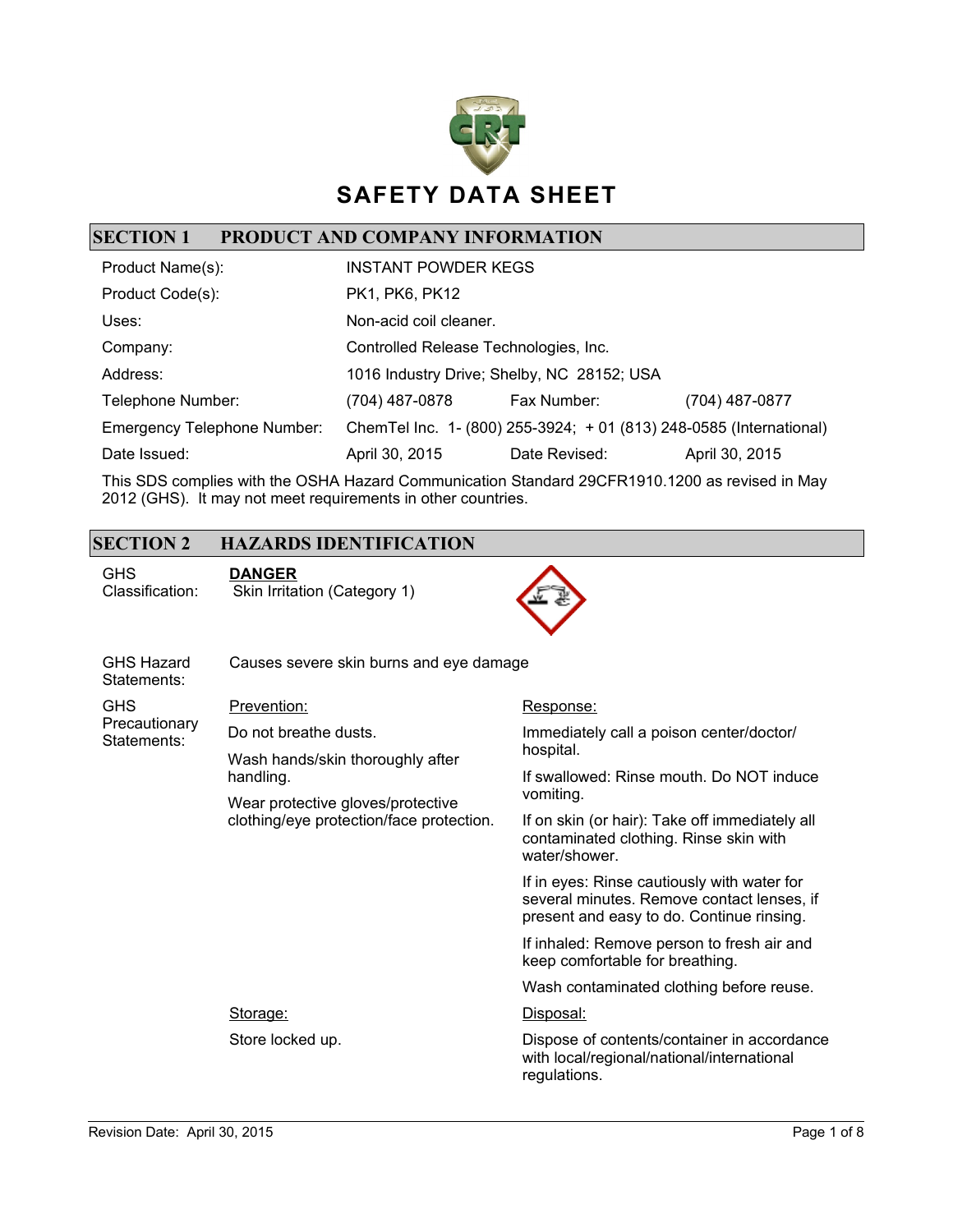#### **SECTION 2 HAZARDS IDENTIFICATION**

**GHS** Assessment: Approximately 0% of this mixture consists of ingredient(s) of unknown acute toxicity. Approximately 0% of the mixture consists of ingredient(s) of unknown hazards to the aquatic environment.

#### **SECTION 3 COMPOSITION / INGREDIENTS**

| <b>Component</b> | <b>CAS Number</b> | <b>EC Number</b> | <b>Concentration</b> |
|------------------|-------------------|------------------|----------------------|
| Sodium hydroxide | 1310-73-2         | 215-185-5        | $70 - 80\%$          |
| Inorganic salt   | Proprietary       | ---              | $10 - 20%$           |
| lSucrose         | $57 - 50 - 1$     | 200-334-9        | $1 - 5%$             |

Trade Secret Claims: Specific chemical identity and/or exact percentage (concentration) of components has been withheld as a trade secret.

#### **SECTION 4 FIRST AID MEASURES**

| First Aid - Eyes:                                       | In case of contact, immediately flush eyes with plenty of water for at least 15<br>minutes. Get medical attention, if irritation develops.                                                                                                                                                                                                                                                                       |
|---------------------------------------------------------|------------------------------------------------------------------------------------------------------------------------------------------------------------------------------------------------------------------------------------------------------------------------------------------------------------------------------------------------------------------------------------------------------------------|
| First Aid - Skin:                                       | In case of contact, immediately flush skin with plenty of water for at least 15<br>minutes while removing contaminated clothing and shoes. Get medical attention<br>immediately if irritation or rash develops and/or persists. Wash contaminated<br>clothing before reuse.                                                                                                                                      |
| First Aid - Ingestion:                                  | If swallowed and feel unwell, call a physician or poison control center. DO NOT<br>induce vomiting unless directed to do so by a physician or poison control center. If<br>victim is fully conscious, give a cupful of water. Never give anything by mouth to<br>an unconscious person.                                                                                                                          |
| First Aid - Inhalation:                                 | If respiratory symptoms or other symptoms of exposure develop, move victim away<br>from source of exposure and into fresh air. If symptoms persist, seek immediate<br>medical attention. If victim is not breathing, clear airway and immediately begin<br>artificial respiration. If breathing difficulties develop, oxygen should be<br>administered by qualified personnel. Seek immediate medical attention. |
| Important Symptoms /<br>Effects - Acute and<br>Delayed: | Tissue redness/irritation, tissue ulceration or burns, nausea.                                                                                                                                                                                                                                                                                                                                                   |
| Advice to Physician:                                    | Treat symptomatically.                                                                                                                                                                                                                                                                                                                                                                                           |

#### **SECTION 5 FIRE FIGHTING MEASURES**

| <b>Extinguishing Media:</b>                               | Treat surrounding material. Water spray, dry chemical, carbon dioxide, or<br>foam is recommended. Carbon dioxide can displace oxygen. Use caution<br>when applying carbon dioxide in confined spaces. |
|-----------------------------------------------------------|-------------------------------------------------------------------------------------------------------------------------------------------------------------------------------------------------------|
| Specific Hazards:                                         | This product is not flammable. This product may give rise to hazardous<br>vapors in a fire. Vapors/fumes may be irritating, corrosive and/or toxic.                                                   |
| Protective equipment and<br>procedures for fire-fighters: | Wear full protective clothing and self-contained breathing apparatus.                                                                                                                                 |
| <b>Additional Advice:</b>                                 | None.                                                                                                                                                                                                 |

#### **SECTION 6 ACCIDENTAL RELEASE MEASURES**

Spill Procedures: Sweep up spilled material and transfer into suitable containers for recovery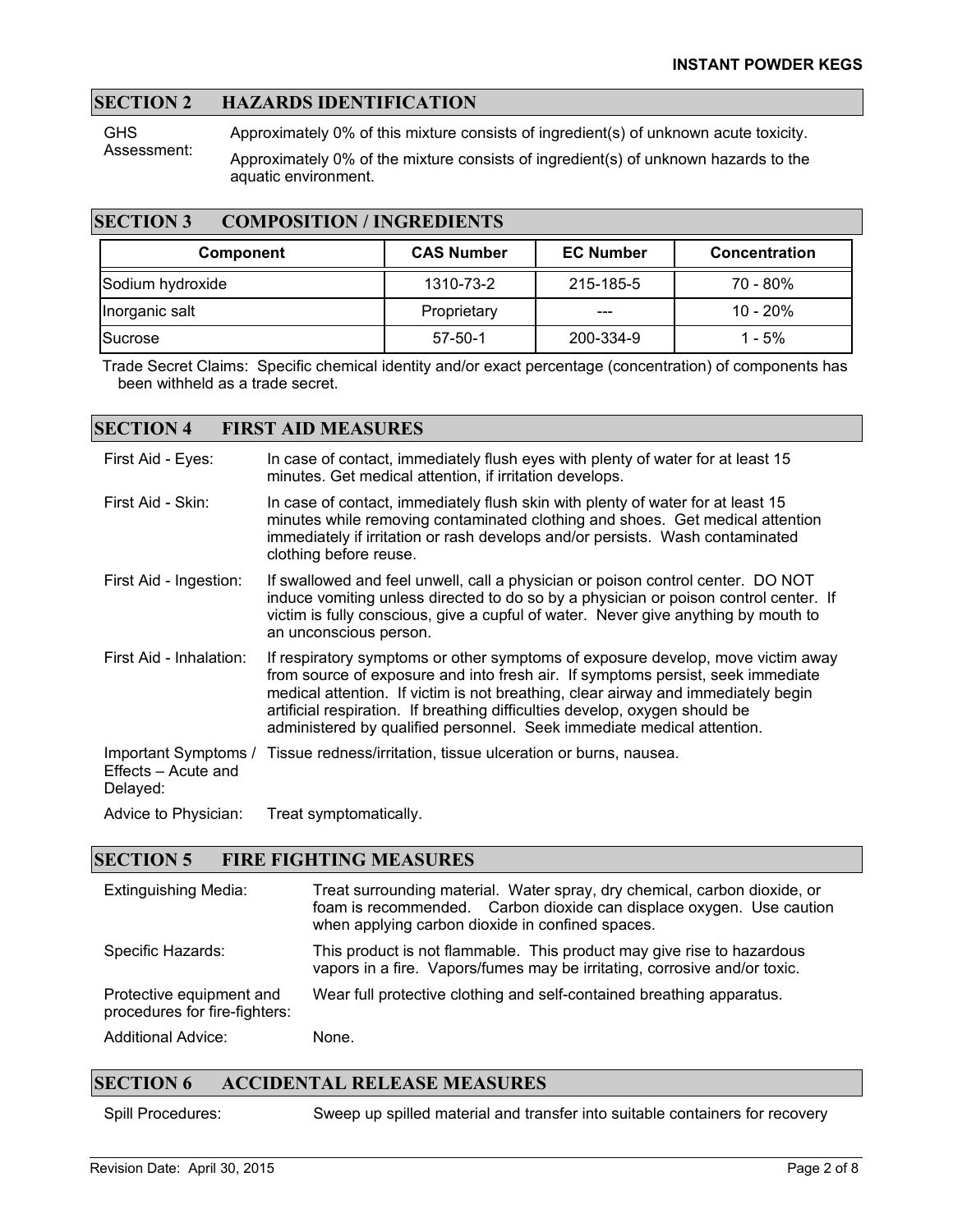## **SECTION 6 ACCIDENTAL RELEASE MEASURES**

or disposal. Finally flush area with water.

Personal Precautions: Wear suitable protective clothing.

Environmental Precautions: Prevent the material from entering drains or water courses. Do not discharge directly to a water source. Advise Authorities if spillage has entered watercourse or sewer or has contaminated soil or vegetation.

#### **SECTION 7 HANDLING AND STORAGE**

| Handling:                 | Wear appropriate personal protection (See Section 8) when handling this material.<br>The work area must be equipped with a safety shower and eye wash station. If<br>exposed to the solid, avoid contact with skin and eyes. Wash thoroughly after<br>handling. |
|---------------------------|-----------------------------------------------------------------------------------------------------------------------------------------------------------------------------------------------------------------------------------------------------------------|
| Storage:                  | Keep container(s) tightly closed. Use and store this material at temperatures<br>between 15.5°C and 26.7°C (60-80°F) away from heat, direct sunlight and hot metal<br>surfaces. Keep away from any incompatible materials (see Section 10).                     |
| <b>Additional Advice:</b> | Store in original container. Store as directed by the manufacturer.                                                                                                                                                                                             |

#### **SECTION 8 EXPOSURE CONTROLS AND PERSONAL PROTECTION**

| Occupational Exposure<br>Standards:     | Exposure limits are listed below, if they exist.                                                                                                                                                                              |
|-----------------------------------------|-------------------------------------------------------------------------------------------------------------------------------------------------------------------------------------------------------------------------------|
| Sodium hydroxide:                       | ACGIH: 2 mg/m3 (ceiling).<br>OSHA PEL: 2 mg/m3 TWA.                                                                                                                                                                           |
| Inorganic salt:                         | (as Particulates not otherwise regulated)<br>OSHA PEL: 15 mg/m3 TWA (total).<br>OSHA PEL: 5 mg/m3 TWA (respirable fraction).                                                                                                  |
| Sucrose:                                | ACGIH TLV: 10 mg/m3 TWA.<br>OSHA PEL: 5 mg/m3 TWA (respirable).<br>OSHA PEL: 15 mg/m3 TWA (total).                                                                                                                            |
| <b>Engineering Control</b><br>Measures: | Engineering methods to prevent or control exposure are preferred. Methods<br>include process or personnel enclosure, mechanical ventilation (local<br>exhaust), and control of process conditions.                            |
| <b>Respiratory Protection:</b>          | A NIOSH certified air purifying respirator with suitable particulate filtering<br>capability may be used under conditions where airborne concentrations are<br>expected to exceed exposure limits.                            |
| Hand Protection:                        | The use of gloves impervious to the specific material handled is advised to<br>prevent skin contact, possible irritation and skin damage (see glove<br>manufacturer literature for information on permeability).              |
| Eye Protection:                         | Approved eye protection (safety glasses with side-shields or goggles) to<br>safeguard against potential eye contact, irritation, or injury is recommended.<br>Depending on conditions of use, a face shield may be necessary. |
| <b>Body Protection:</b>                 | Impervious clothing should be worn as needed to prevent skin contact.                                                                                                                                                         |

#### **SECTION 9 PHYSICAL AND CHEMICAL PROPERTIES**

| <b>Physical State:</b> | Solid                 |
|------------------------|-----------------------|
| Color:                 | White with blue specs |
| Odor:                  | Characteristic        |
| Odor Threshold:        | Not available.        |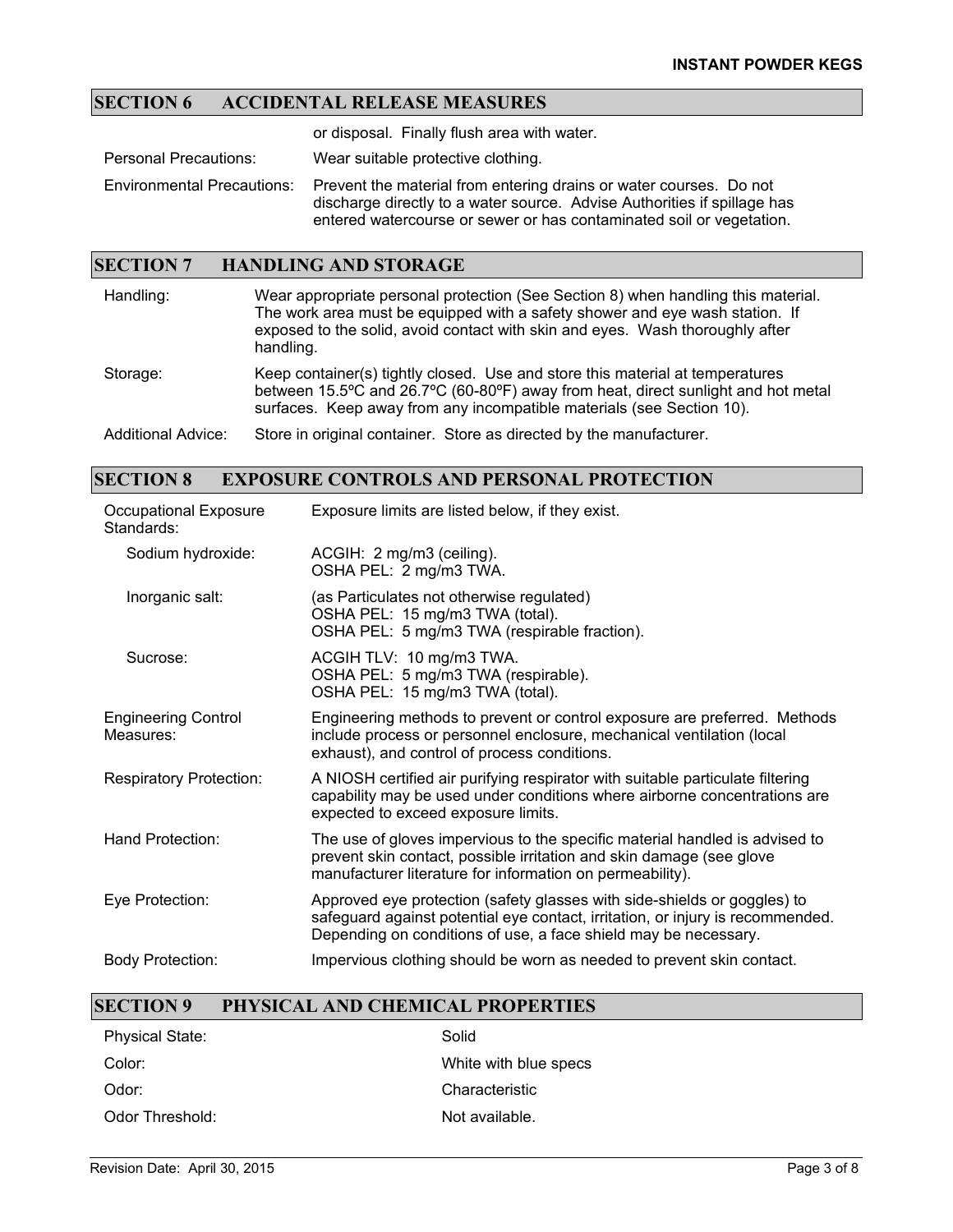# **SECTION 9 PHYSICAL AND CHEMICAL PROPERTIES**

| pH:                                           | 12.4                                    |
|-----------------------------------------------|-----------------------------------------|
| Melting Point/Range (°C/°F):                  | Not available.                          |
| Boiling Point/Range (°C/°F):                  | Not available.                          |
| Flash Point (PMCC) (°C/°F):                   | Not flammable.                          |
| <b>Evaporation Rate:</b>                      | Not available.                          |
| Flammability / Explosivity Limits in Air (%): | Not available.                          |
| Vapor Pressure:                               | Negligible $($ 1 mmHg)                  |
| Vapor Density (Air = $1$ ):                   | Not available.                          |
| <b>Relative Density:</b>                      | 1.8 g/cm3 $(25^{\circ}C)$               |
| Solubility in Water:                          | Completely soluble.                     |
| <b>Partition Coefficient:</b>                 | Not available.                          |
| Autoignition Temperature (°C/°F):             | Not available.                          |
| Decomposition Temperature (°C/°F):            | Not available.                          |
| Viscosity:                                    | Not available.                          |
| <b>Explosive Properties:</b>                  | None.                                   |
| <b>Oxidizing Properties:</b>                  | None.                                   |
| Volatile Organic Content (VOC) (g/l):         | ca. $0$ g/l (as defined by 40CFR51.100) |

# **SECTION 10 STABILITY AND REACTIVITY**

| Reactivity:                          | Product will not undergo additional reaction.                                              |
|--------------------------------------|--------------------------------------------------------------------------------------------|
| Stability:                           | Stable under normal storage conditions.                                                    |
| Hazardous Polymerization:            | Will not occur.                                                                            |
| Conditions to Avoid:                 | Contact with incompatible materials, excessive heat.                                       |
| Incompatibilities:                   | Oxidizing agents, strong acids, metals. Can evolve significant heat, if<br>added to water. |
| Hazardous Decomposition<br>Products: | Oxides of carbon, oxides of sulfur, metal oxides aromatic compounds,<br>toxic by-products. |

### **SECTION 11 TOXICOLOGICAL INFORMATION**

*If available, toxicity data for the product is given; otherwise component data is listed.*

| Acute Toxicity:                     | This product is not expected to be appreciably toxic.<br>(Sodium hydroxide) No data.<br>(Inorganic salt) Oral LD50 (rat) >4000 mg/kg; Inhalation LC50 (rat) >7.74 mg/l<br>(Sucrose) Oral LD50 (rat) 29,700 mg/kg |
|-------------------------------------|------------------------------------------------------------------------------------------------------------------------------------------------------------------------------------------------------------------|
| Skin Corrosion / Irritation:        | The product is expected to be corrosive to the skin.<br>(Sodium hydroxide) Corrosive to skin.<br>(Inorganic salt) Slightly irritating to the skin (rabbit).<br>(Sucrose) No data.                                |
| Serious Eye Damage /<br>Irritation: | The product is expected to be corrosive to the eyes.<br>(Sodium hydroxide) Corrosive to eyes.<br>(Inorganic salt) Irritating to the eyes (rabbit)<br>(Sucrose) Non-irritating to eye (rabbit).                   |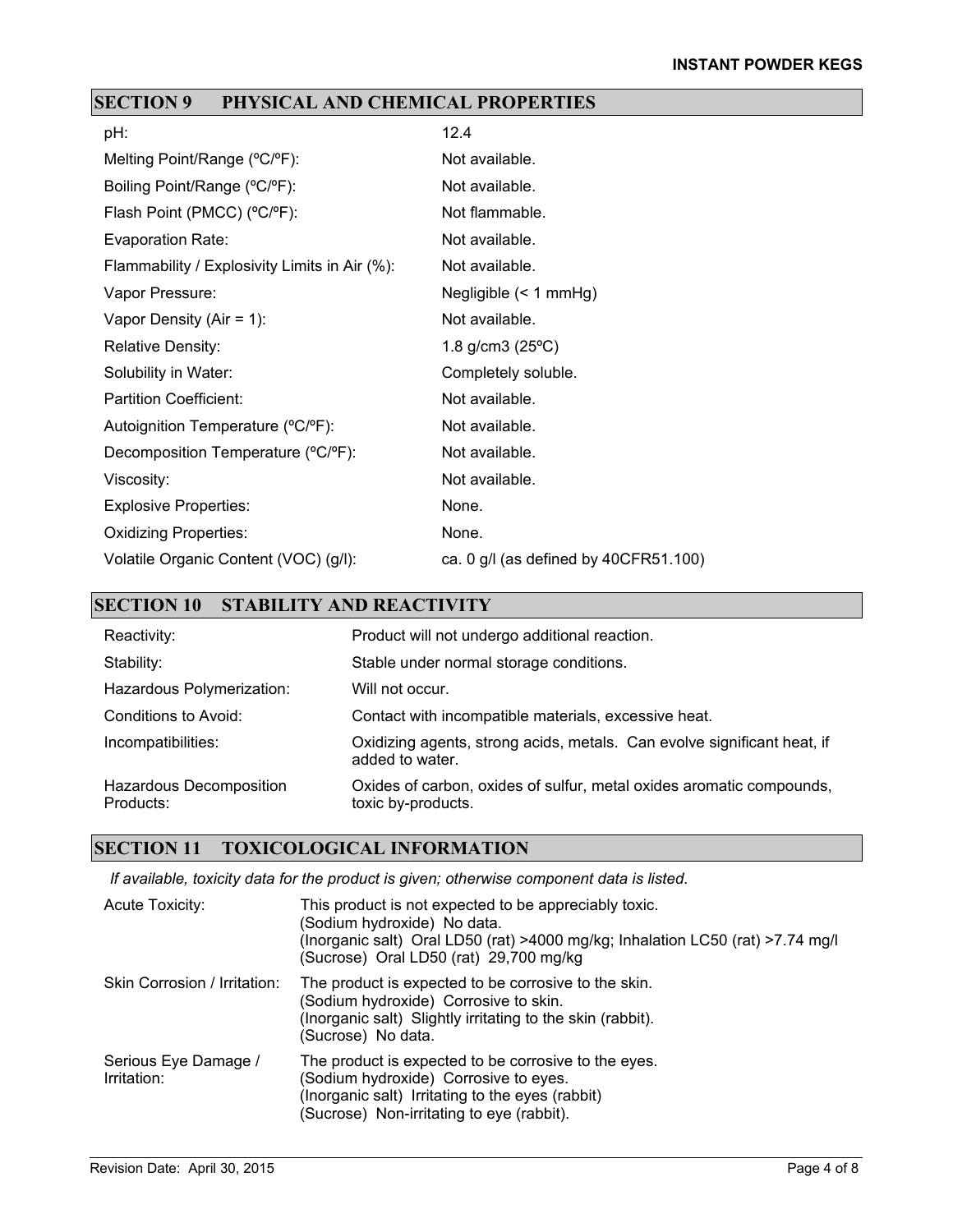### **SECTION 11 TOXICOLOGICAL INFORMATION**

| Respiratory or Skin<br>Sensitization:                                                                     | The product is not expected to be dermally sensitizing.<br>(Sodium hydroxide) No data.<br>(Inorganic salt) No data.<br>(Sucrose) No data.                                                                                                                                                                                                                                                                                                                  |
|-----------------------------------------------------------------------------------------------------------|------------------------------------------------------------------------------------------------------------------------------------------------------------------------------------------------------------------------------------------------------------------------------------------------------------------------------------------------------------------------------------------------------------------------------------------------------------|
| Mutagenicity:                                                                                             | This product is not expected to be mutagenic.<br>(Sodium hydroxide) Negative cell transformation in Syrian hamster embryo<br>cells<br>(Inorganic salt) No evidence of mutagenicity (Ames).<br>(Sucrose) No significant increase in mutant frequency was observed.                                                                                                                                                                                          |
| Carcinogenicity:                                                                                          | This product is not expected to be carcinogenic.<br>(Sodium hydroxide) No data.<br>(Inorganic salt) Exposed animals did not have a significant increase in the<br>number of tumors.<br>(Sucrose) Not classifiable as a human carcinogen (ACGIH).                                                                                                                                                                                                           |
| Reproductive /<br>Developmental Toxicity:                                                                 | This product is not expected to be developmentally harmful.<br>(Sodium hydroxide) No data.<br>(Inorganic salt) Did not affect implantation nor the survival of dams and<br>fetuses. Orally administered animals did not show teratogenic effects.<br>(Sucrose) Skeletal changes were noted in guinea pigs fed 5-10 g/kg in latter<br>half of pregnacy. No adverse maternal or neonatal effects were observed<br>in rats on days 8 through 12 of gestation. |
| Chronic/Subchronic<br>Toxicity: Specific Target<br>Organ/Systemic Toxicity -<br>Single Exposure:          | (Sodium hydroxide) No data.<br>(Inorganic salt) No data.<br>(Sucrose) No data.                                                                                                                                                                                                                                                                                                                                                                             |
| Chronic/Subchronic<br><b>Toxicity: Specific Target</b><br>Organ/Systemic Toxicity -<br>Repeated Exposure: | (Sodium hydroxide) No data.<br>(Inorganic salt) No data.<br>(Sucrose) No data.                                                                                                                                                                                                                                                                                                                                                                             |
| <b>Aspiration Hazard:</b>                                                                                 | This product is not expected to be an aspiration hazard.                                                                                                                                                                                                                                                                                                                                                                                                   |
| Additional Information:                                                                                   | None.                                                                                                                                                                                                                                                                                                                                                                                                                                                      |

## **SECTION 12 ECOLOGICAL INFORMATION**

*If available, ecological data for the product is given; otherwise component data is listed.*

| Acute Ecotoxicity:         | This product is not expected to be appreciably toxic to aquatic species.<br>Sodium hydroxide) LC100 (Common Carp) 180 ppm/24 hr @ 25C<br>(Inorganic salt) LC50 (Rainbow trout) 7700 mg/l/96 hr; LC50 (Daphnia<br>magna) 1640 mg/l/48 hr<br>(Sucrose) Chronic toxicity to fish is estimated to be 5900 g/l. |
|----------------------------|------------------------------------------------------------------------------------------------------------------------------------------------------------------------------------------------------------------------------------------------------------------------------------------------------------|
| Mobility:                  | (Sodium hydroxide) No data.<br>(Inorganic salt) No data.<br>(Sucrose) No data.                                                                                                                                                                                                                             |
| Persistence/Degradability: | (Sodium hydroxide) Not biodegradable<br>(Inorganic salt) Biodegradation is not significant for inorganic salts.<br>(Sucrose) No data.                                                                                                                                                                      |
| Bioaccumulation:           | (Sodium hydroxide) No data.<br>(Inorganic salt) No data.<br>(Sucrose) An estimated BCF of 3.2 suggests the potential for<br>bioconcentration in aquatic organisms is low.                                                                                                                                  |
| Other adverse effects:     | None.                                                                                                                                                                                                                                                                                                      |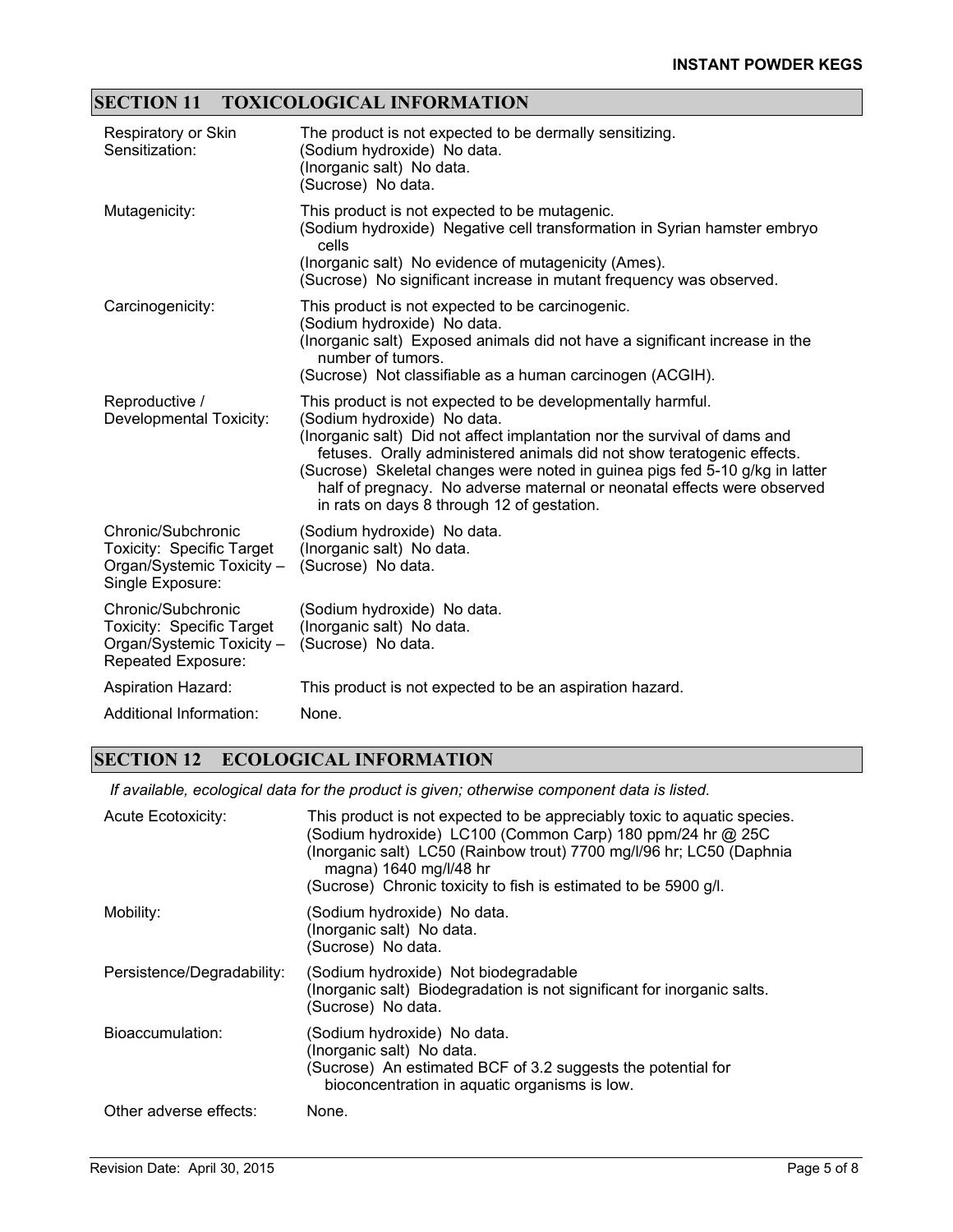### **SECTION 13 DISPOSAL CONSIDERATION**

| Environmental precautions: | Prevent the material from entering drains or water courses. Do not<br>discharge directly to a water source. Advise Authorities if spillage has<br>entered watercourse or sewer or has contaminated soil or vegetation.                                                                                                                                                                  |
|----------------------------|-----------------------------------------------------------------------------------------------------------------------------------------------------------------------------------------------------------------------------------------------------------------------------------------------------------------------------------------------------------------------------------------|
| Product Disposal:          | Dispose in accordance with all local, state (provincial), and federal<br>regulations. Under RCRA, it is the responsibility of the product's user to<br>determine at the time of disposal, whether the product meets RCRA criteria<br>for hazardous waste. This is because the product uses, transformations,<br>mixtures, processes, etc. may render the resulting materials hazardous. |
| Container Disposal:        | Do not remove label until container is thoroughly cleaned. Empty<br>containers may contain hazardous residues. This material and its<br>container must be disposed of in a safe way.                                                                                                                                                                                                    |

#### **SECTION 14 TRANSPORT INFORMATION**

| DOT Proper Shipping Name:  | Sodium hydroxide, solid        |
|----------------------------|--------------------------------|
| UN Number:                 | UN1823                         |
| UN Class:                  | 8                              |
| <b>UN Packaging Group:</b> | Ш                              |
| Reportable Quantity:       | 1000 pounds (Sodium hydroxide) |
| Marine Pollutant:          | None.                          |
|                            |                                |

*Transportation classifications may vary by container volume and may be influenced by regional or country variations in regulations. Consult current IATA Regulations prior to shipping by air.*

### **SECTION 15 REGULATORY INFORMATION**

| US Toxic Substance Control<br>Act:                      | All components of this product are in compliance with the inventory<br>listing requirements of the U.S. Toxic Substances Control Act (TSCA)<br>Chemical Substance Inventory.                                                                                                                        |
|---------------------------------------------------------|-----------------------------------------------------------------------------------------------------------------------------------------------------------------------------------------------------------------------------------------------------------------------------------------------------|
| Canadian Domestic Substance<br>List:                    | All components of this product are listed on the Canadian Domestic List.                                                                                                                                                                                                                            |
| EU Existing Inventory of<br><b>Chemical Substances:</b> | One or more component(s) of this product are not in compliance with the<br>inventory listing requirements of the E.U. Existing Inventory of Chemical<br>Substances (EINECS). One or more component(s) of this product have<br>not been pre-listed under REACh. Limited quantities may be permitted. |
| TSCA Sec. 12(b) Export<br>Notification:                 | This product does not contain a chemical at or above de minimis<br>concentrations which requires reporting.                                                                                                                                                                                         |
| Canadian WHMIS<br>Classification:                       | E                                                                                                                                                                                                                                                                                                   |
|                                                         | This product has been classified in accordance with the hazard criteria of<br>the CPR and the SDS contains all of the information required by the<br>CPR.                                                                                                                                           |
| Massachusetts Right-To-Know:                            | This product contains materials subject to disclosure under the<br>Massachusetts' Right-To-Know Law:<br>- Sodium hydroxide<br>- Sucrose (dust)                                                                                                                                                      |
| New Jersey Right-To-Know:                               | This product contains materials subject to disclosure under the New<br>Jersey's Right-To-Know Law:<br>- Sodium hydroxide (1706)                                                                                                                                                                     |
| Pennsylvania Right-To-Know:                             | This product contains materials subject to disclosure under the<br>Pennsylvania's Right-To-Know Law:                                                                                                                                                                                                |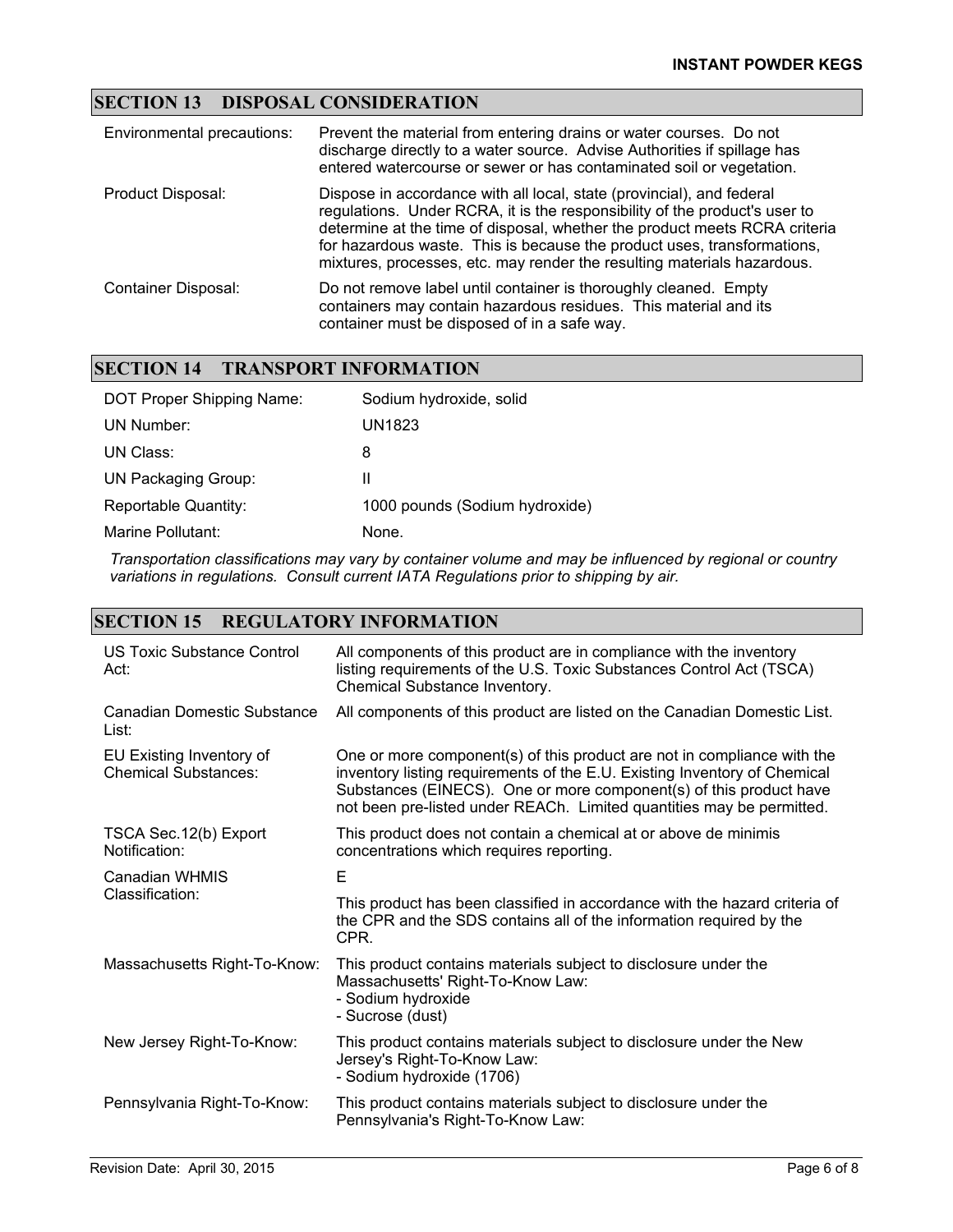# **SECTION 15 REGULATORY INFORMATION**

|                                                                          | - Sodium hydroxide<br>- Sucrose                                                                                                               |                                                                         |
|--------------------------------------------------------------------------|-----------------------------------------------------------------------------------------------------------------------------------------------|-------------------------------------------------------------------------|
| California Proposition 65:                                               | This product does not contain materials which the State of California has<br>found to cause cancer, birth defects or other reproductive harm. |                                                                         |
| <b>SARA TITLE III-Section</b><br>311/312 Categorization (40<br>CFR 370): | Immediate (acute) hazard                                                                                                                      |                                                                         |
| SARA TITLE III-Section 313<br>(40 CFR 372):                              | at or above de minimis concentrations.                                                                                                        | This product does not contain materials which are listed in Section 313 |
| <b>CERCLA Hazardous</b><br>Substance (40 CFR 302)                        | Section 304 of EPCRA:<br>- Sodium hydroxide (1000 pounds)                                                                                     | This product contains materials subject to reporting under CERCLA and   |
| Water Hazard Class (WGK):                                                |                                                                                                                                               | This product is slightly water-endangering (WGK=1).                     |
| Other Chemical Inventories:                                              | Australia (AICS):                                                                                                                             | One or more component(s) not listed.                                    |
|                                                                          | China (IECSC):                                                                                                                                | One or more component(s) not listed.                                    |
|                                                                          | Japan (ENCS):                                                                                                                                 | One or more component(s) not listed.                                    |
|                                                                          | Korea (KCI):                                                                                                                                  | One or more component(s) not listed.                                    |
|                                                                          | Philippines (PICCS):                                                                                                                          | One or more component(s) not listed.                                    |

# **SECTION 16 OTHER INFORMATION**

| NFPA Rating - HEALTH:         | 3                                                                                                                                                                             |                                                                                                                                                                                                                                                                                                                                                                                                                                                                                                                                                                                                                                                                                                                                                                                                                                               |                |
|-------------------------------|-------------------------------------------------------------------------------------------------------------------------------------------------------------------------------|-----------------------------------------------------------------------------------------------------------------------------------------------------------------------------------------------------------------------------------------------------------------------------------------------------------------------------------------------------------------------------------------------------------------------------------------------------------------------------------------------------------------------------------------------------------------------------------------------------------------------------------------------------------------------------------------------------------------------------------------------------------------------------------------------------------------------------------------------|----------------|
| NFPA Rating - FIRE:           | 0                                                                                                                                                                             |                                                                                                                                                                                                                                                                                                                                                                                                                                                                                                                                                                                                                                                                                                                                                                                                                                               |                |
| NFPA Rating - REACTIVITY:     | 1                                                                                                                                                                             |                                                                                                                                                                                                                                                                                                                                                                                                                                                                                                                                                                                                                                                                                                                                                                                                                                               |                |
| <b>NFPA Rating - SPECIAL:</b> | <b>NONE</b>                                                                                                                                                                   |                                                                                                                                                                                                                                                                                                                                                                                                                                                                                                                                                                                                                                                                                                                                                                                                                                               |                |
| SDS Date Issued:              |                                                                                                                                                                               | April 30, 2015                                                                                                                                                                                                                                                                                                                                                                                                                                                                                                                                                                                                                                                                                                                                                                                                                                |                |
| <b>SDS Current Version:</b>   | 1.0                                                                                                                                                                           | Version Date:                                                                                                                                                                                                                                                                                                                                                                                                                                                                                                                                                                                                                                                                                                                                                                                                                                 | April 30, 2015 |
| <b>SDS Revision History:</b>  |                                                                                                                                                                               | v1.0 Initial version.                                                                                                                                                                                                                                                                                                                                                                                                                                                                                                                                                                                                                                                                                                                                                                                                                         |                |
| Abbreviations:                | GHS:<br>CAS#:<br>OSHA:<br>NFPA:<br>DOT:<br>RCRA:<br>TLV:<br>TWA:<br>PEL:<br>STEL:<br>WEEL:<br>AIHA:<br>NTP:<br>IARC:<br>R:<br>$S$ :<br>LD50:<br>LC50:<br>EC50:<br>BCF<br>BOD: | Globally Harmonized System of Classification and Labeling of<br>Chemicals<br><b>Chemical Abstract Services Number</b><br>ACGIH: American Conference of Governmental Industrial Hygienists<br>Occupational Safety and Health Administration<br>National Fire Protection Association<br>US Department of Transportation<br>US Resource Conservation and Recovery Act<br><b>Threshold Limit Value</b><br><b>Time-Weighted Average</b><br>Permissible Exposure Limit<br>Short Term Exposure Limit<br>Workplace Environmental Exposure Levels<br>American Industrial Hygiene Association<br>National Toxicology Program<br>International Agency for Research on Cancer<br><b>Risk</b><br>Safety<br>Lethal Dose 50%<br>Lethal Concentration 50%<br><b>Effective Concentration 50%</b><br><b>Bioconcentration Factor</b><br>Biological Oxygen Demand |                |